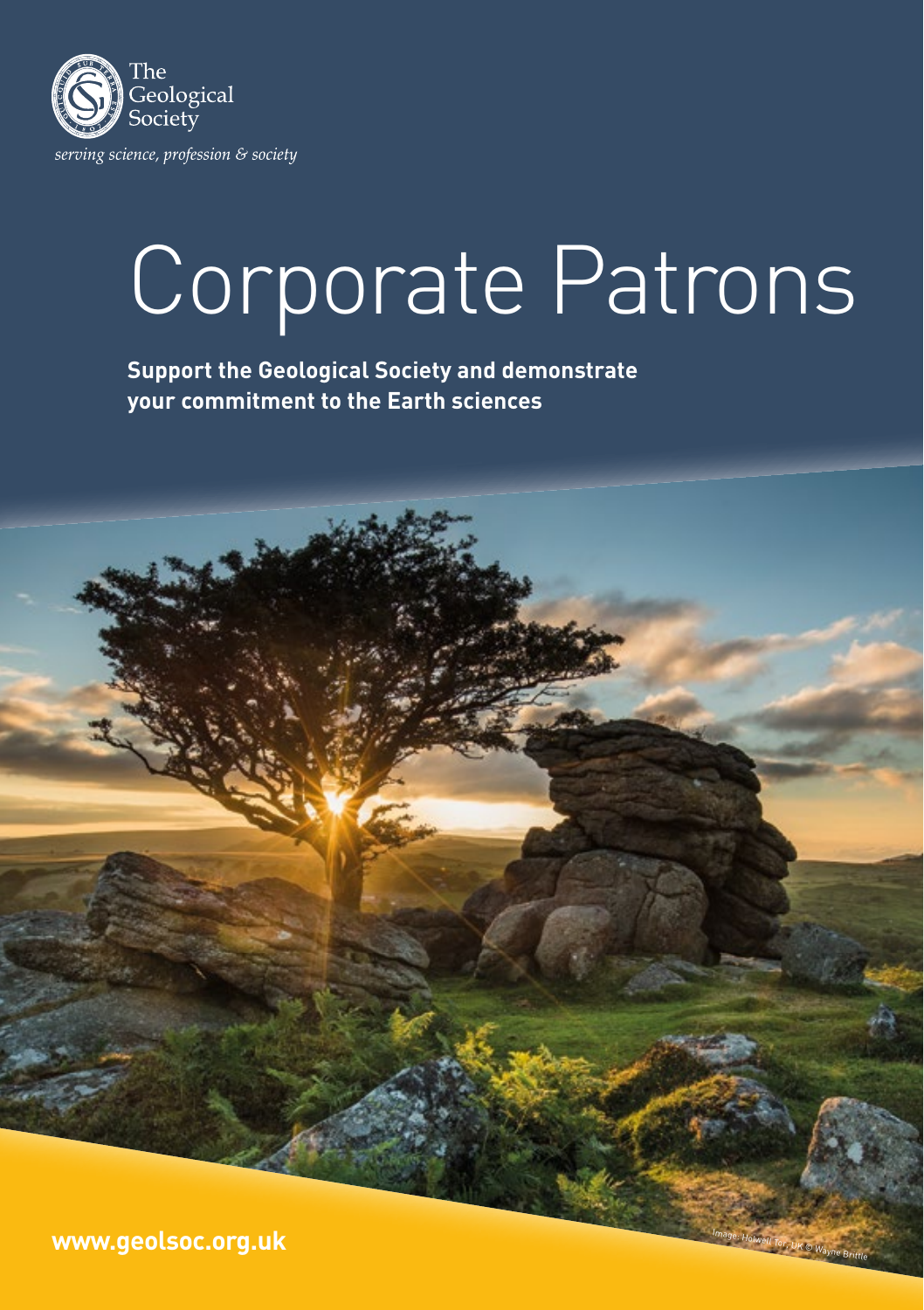

# Join us as a



### Welcome to The Geological Society

#### **Did you know you can join us as a Corporate Patron?**

#### Dear colleague,

In 1807, the thirteen founder members who gathered at the Freemasons Tavern in Covent Garden to inaugurate our Society made an interesting resolution.

They resolved that our purpose was not just 'making geologists acquainted with each other' but also 'stimulating their zeal'. Over 200 years later, our energy and enthusiasm for improving understanding remains undimmed and we have grown to become a worldleading Earth science communicator and publisher.

So, we're not just the oldest national geological society on Earth, but also one of the very best.

#### **We have such a rich history. Why not make it part of your future?**

Today, our membership comprises c.12,000 geologists and scientists across the globe. In addition, we have a number of Corporate Patrons: companies from geology-related fields such as energy and mining, who wish to support our work and potentially pursue their own corporate social responsibility objectives through their official association with the Society.

As a not-for-profit organization, we greatly value our Corporate Patrons and offer a wide range of benefits in return for their support.

These include use of meeting rooms at our prestigious central London premises in Burlington House, exclusive networking events, access to publications and other rewards.

You can find out more about the benefits of our Corporate Patron scheme on the following pages. If you think it might be right for your company, please contact our Development Team on +44 (0)20 7434 9944 or email development@geolsoc.org.uk to find out more.

You can be sure of an enthusiastic welcome.

**Sincerely** 

Valatin Zrom

**Malcolm Brown** Chair of the Development Committee

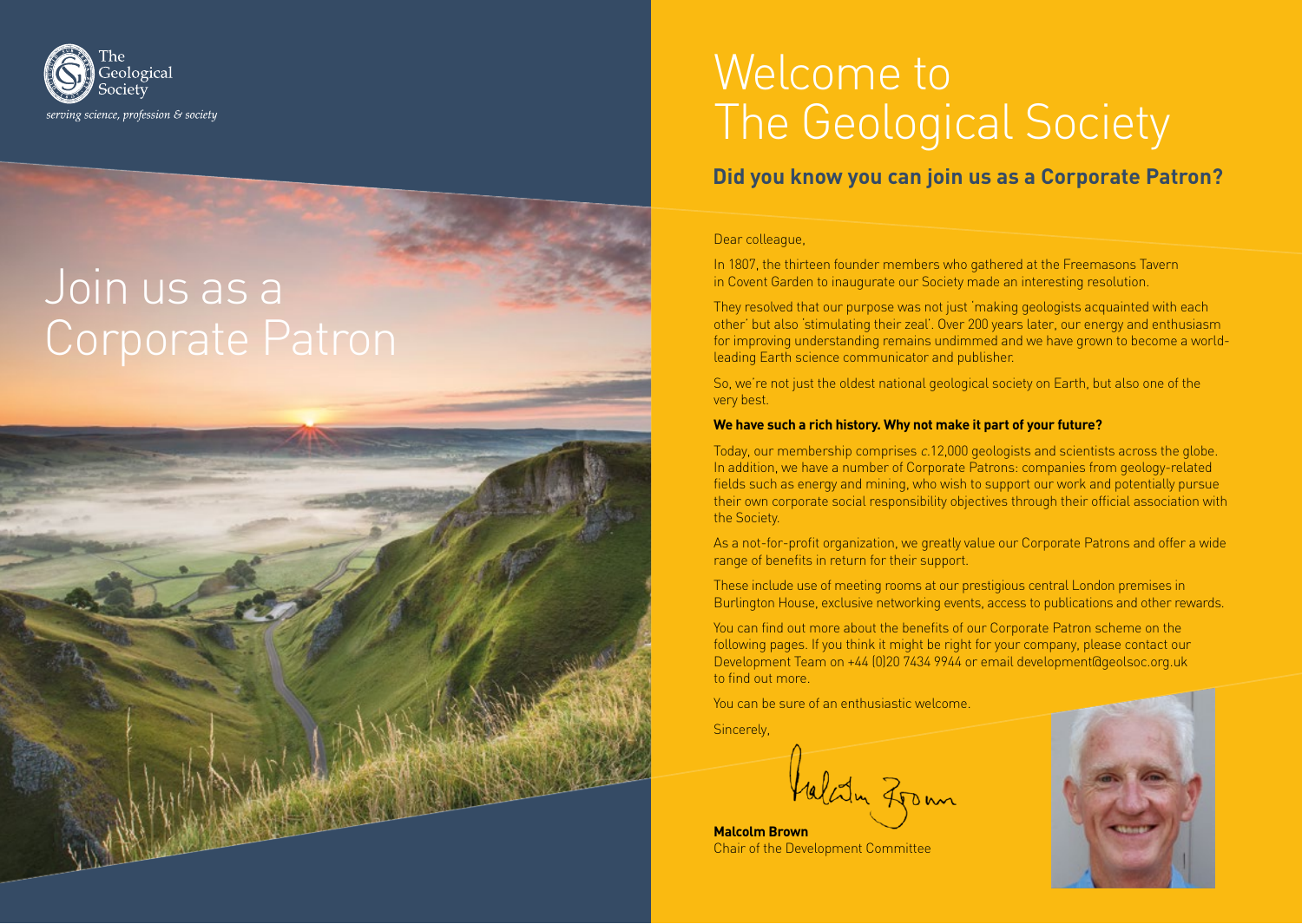### Key benefits for Corporate Patrons



#### **Use of our prestigious central London premises in Burlington House**

Employees can access our Lyell Room, Upper Library and Lower Library as informal spaces to work or relax between meetings. Corporate Patrons will also benefit from at least one free use of our impressive meeting rooms.



#### **We have such a rich history. Why not make it part of your future?**

Official association with the Society, including a Patron certificate and logo, which you can use on your website, plus a rolling acknowledgement on the electronic screen in our reception area and a link from our website to that of your business, to clearly show your commitment to the Earth sciences.



#### **Access to our world class Library resources and services**

The Society has one of the finest Earth science libraries in the world, containing over 300,000 volumes of books and serials, 40,000 maps and access to 600 journal titles. Corporate Patron employees are welcome to use the Library and can borrow up to 12 books and 12 maps (per company) at a time.



#### **Free publications and an exclusive Corporate Patron e-newsletter**

Our membership magazine, Geoscientist, delivered free to your workplace plus a quarterly Corporate Patrons' newsletter.



#### **Discover more...**

These are the core benefits available to all Corporate Patrons. There is also the option to upgrade from Bronze to Silver, Gold or Platinum options, to gain additional benefits and to publicly demonstrate an even greater commitment to the Earth sciences.

#### **Go deeper still to find the Bronze, Silver, Gold and Platinum options**

#### **Invitations to exclusive Corporate Patron networking events**

Typically two per year; a great opportunity to extend your professional circle. Plus invitations to certain Geological Society Business Forum events.

'Access to the Society's historic venue and the unique networking opportunities provided by the Society are all immensely proud to be associated with an organisation

#### **Iain Bartholomew,**

Subsurface Director, Siccar Point Energy



#### **Special rates on conference attendance**

Many of our industry conferences offer special rates for Corporate Patron employees, which may be up to £100 less per attendee than public prices.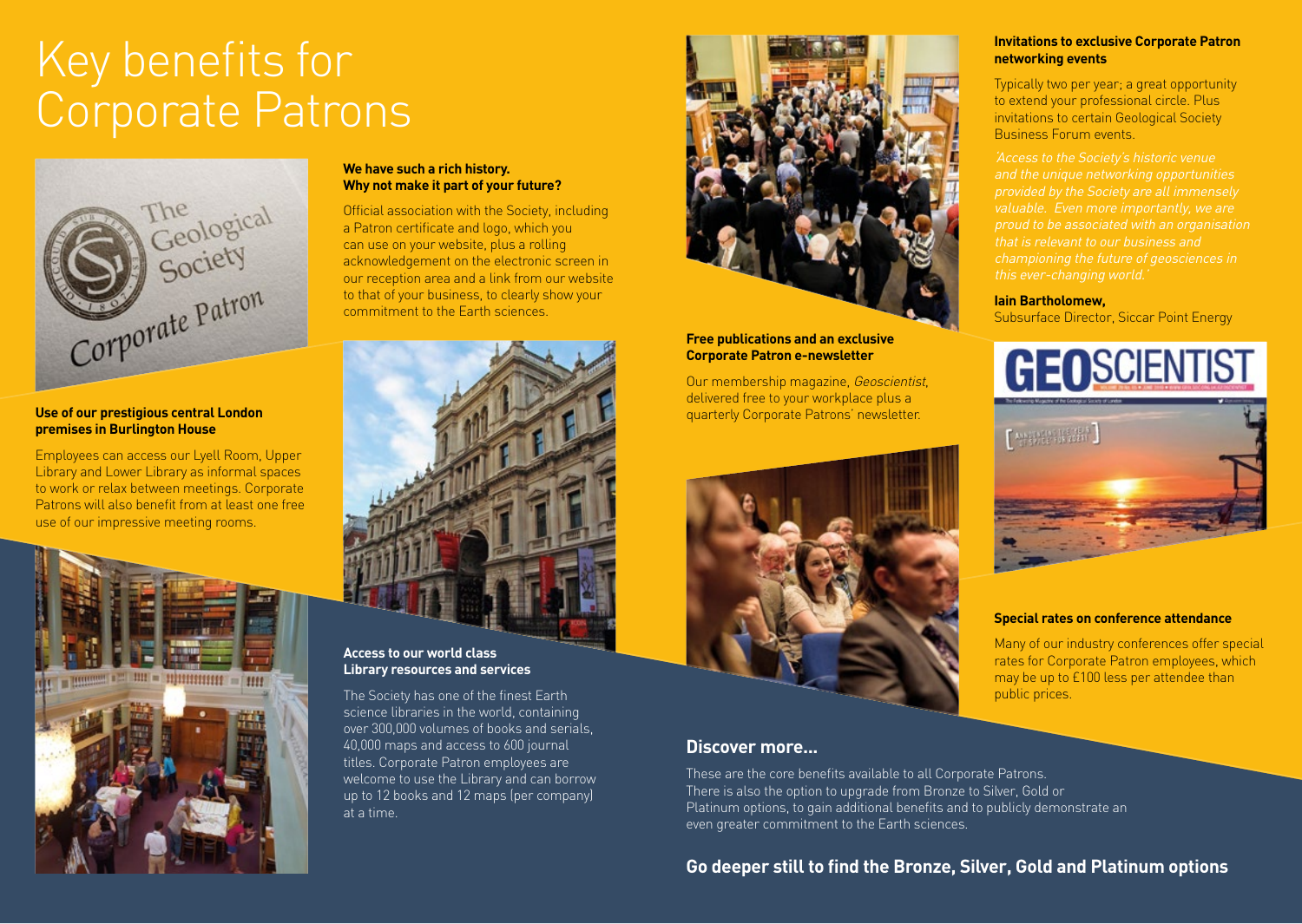### Where do you see yourself?

| Breakfast or lunch meeting with our President and/or Executive Secretary                                                                                                                                                                                 |                                    |                                    |  |                                  |                                       |
|----------------------------------------------------------------------------------------------------------------------------------------------------------------------------------------------------------------------------------------------------------|------------------------------------|------------------------------------|--|----------------------------------|---------------------------------------|
| Use of our meeting rooms at least once a quarter, plus use of our lecture<br>theatre at least twice a year                                                                                                                                               |                                    |                                    |  |                                  |                                       |
| Invitations to our exclusive Geological Society President's Day                                                                                                                                                                                          |                                    |                                    |  |                                  |                                       |
| Acknowledgement on a special donor board in the Society's reception, alongside key<br>organizations from across the Earth sciences                                                                                                                       |                                    |                                    |  |                                  |                                       |
| 20% reduction on all venue hire, including our impressive lecture theatre and Lower Library                                                                                                                                                              |                                    |                                    |  |                                  |                                       |
| Opportunities for staff to engage with our education and outreach activities                                                                                                                                                                             |                                    |                                    |  |                                  |                                       |
| Special rate of 20% off advertising in Geoscientist, to get your message in front of<br>c.12,000 Fellows worldwide                                                                                                                                       |                                    |                                    |  |                                  |                                       |
| Use of our meeting rooms at least twice a year                                                                                                                                                                                                           |                                    |                                    |  |                                  |                                       |
| <b>Acknowledgement in the Society's Annual Review</b>                                                                                                                                                                                                    |                                    |                                    |  |                                  |                                       |
| Special rates on conference attendance for all staff                                                                                                                                                                                                     |                                    |                                    |  |                                  |                                       |
| Free editions of Geoscientist and our Corporate Patron e-newsletter                                                                                                                                                                                      |                                    |                                    |  |                                  |                                       |
| Invitations to exclusive networking and Geological Society Business Forum events                                                                                                                                                                         |                                    |                                    |  |                                  |                                       |
| <b>Access to our world class Library</b>                                                                                                                                                                                                                 |                                    |                                    |  |                                  |                                       |
| Use of our meeting rooms at least once a year                                                                                                                                                                                                            |                                    |                                    |  |                                  |                                       |
| <b>Official association with the Society</b>                                                                                                                                                                                                             |                                    |                                    |  |                                  |                                       |
| <b>Annual membership fees</b><br>Discounts are available when you sign up for three years.<br>Reduced prices and savings (pre-VAT): Bronze £1,600 (save £450);<br>Silver £3,250 (save £750); Gold £6,500 (save £1,500) and Platinum £9,250 (save £2,250) | <b>BRONZE</b><br>£1,750<br>$+ VAT$ | <b>SILVER</b><br>£3,500<br>$+ VAT$ |  | <b>GOLD</b><br>£7,000<br>$+ VAT$ | <b>PLATINUM</b><br>£10,000<br>$+ VAT$ |
| Join now or find out more                                                                                                                                                                                                                                |                                    |                                    |  |                                  |                                       |

For further details or to sign up now, please get in touch with our Development Team: Tel: + 44 [0] 20 7434 9944 Email: development@geolsoc.org.uk<br>You can also find out more about our work at **www.geolsoc.org.uk** 

This could be the bedrock for building stronger business relationships